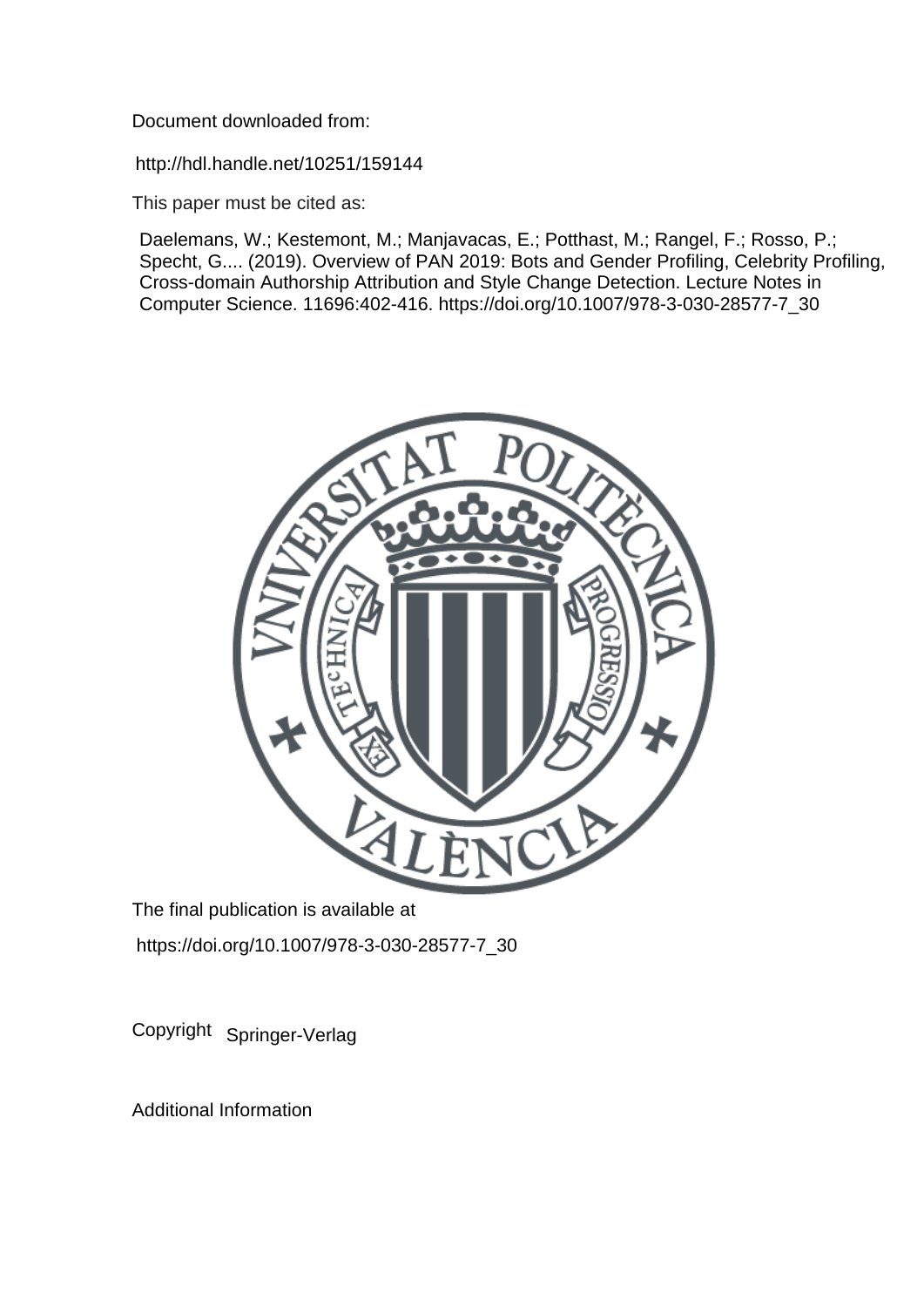# Overview of PAN 2019: Bots and Gender Profiling, Celebrity Profiling, Cross-Domain Authorship Attribution and Style Change Detection

Walter Daelemans<sup>1</sup>, Mike Kestemont<sup>1</sup>, Enrique Manjavacas<sup>1</sup>, Martin Potthast<sup>2( $\boxtimes$ )</sup>, Francisco Rangel<sup>3</sup>, Paolo Rosso<sup>4</sup>, Günther Specht<sup>5</sup>, Efstathios Stamatatos<sup>6</sup>, Benno Stein<sup>7</sup>, Michael Tschuggnall<sup>5</sup>, Matti Wiegmann<sup>7</sup>, and Eva Zangerle<sup>5</sup> <sup>1</sup> University of Antwerp, Antwerp, Belgium

<sup>2</sup> Leipzig University, Leipzig, Germany martin.potthast@uni-leipzig.de <sup>3</sup> Autoritas Consulting, Valencia, Spain <sup>4</sup> Universitat Politècnica de València, Valencia, Spain <sup>5</sup> University of Innsbruck, Innsbruck, Austria <sup>6</sup> University of the Aegean, Samos, Greece <sup>7</sup> Bauhaus-Universität Weimar, Weimar, Germany http://pan.webis.de

Abstract. We briefly report on the four shared tasks organized as part of the PAN 2019 evaluation lab on digital text forensics and authorship analysis. Each task is introduced, motivated, and the results obtained are presented. Altogether, the four tasks attracted 373 registrations, yielding 72 successful submissions. This, and the fact that we continue to invite the submission of software rather than its run output using the TIRA experimentation platform, demarcates a good start into the second decade of PAN evaluations labs.

# 1 Introduction

The PAN 2019 evaluation lab organized four shared tasks related to authorship analysis, i.e., the analysis of authors based on their writing style. Two of the tasks addressed the profiling of authors with respect to traditional demographics as well as new ones from two perspectives: (1) whether they are bots or humans, and, (2) studying the public personas of celebrities in particular. Another task tackled the most traditional task of authorship analysis, authorship attribution, but from the new angle of attributing authors across different writing domains (i.e., topics). The fourth task addressed the important, yet exceedingly difficult task of handling multi-author documents and the detection of style changes within a given text written by more than one author.

F. Crestani et al. (Eds.): CLEF 2019, LNCS 11696, pp. 402–416, 2019.

Authors are listed in alphabetical order.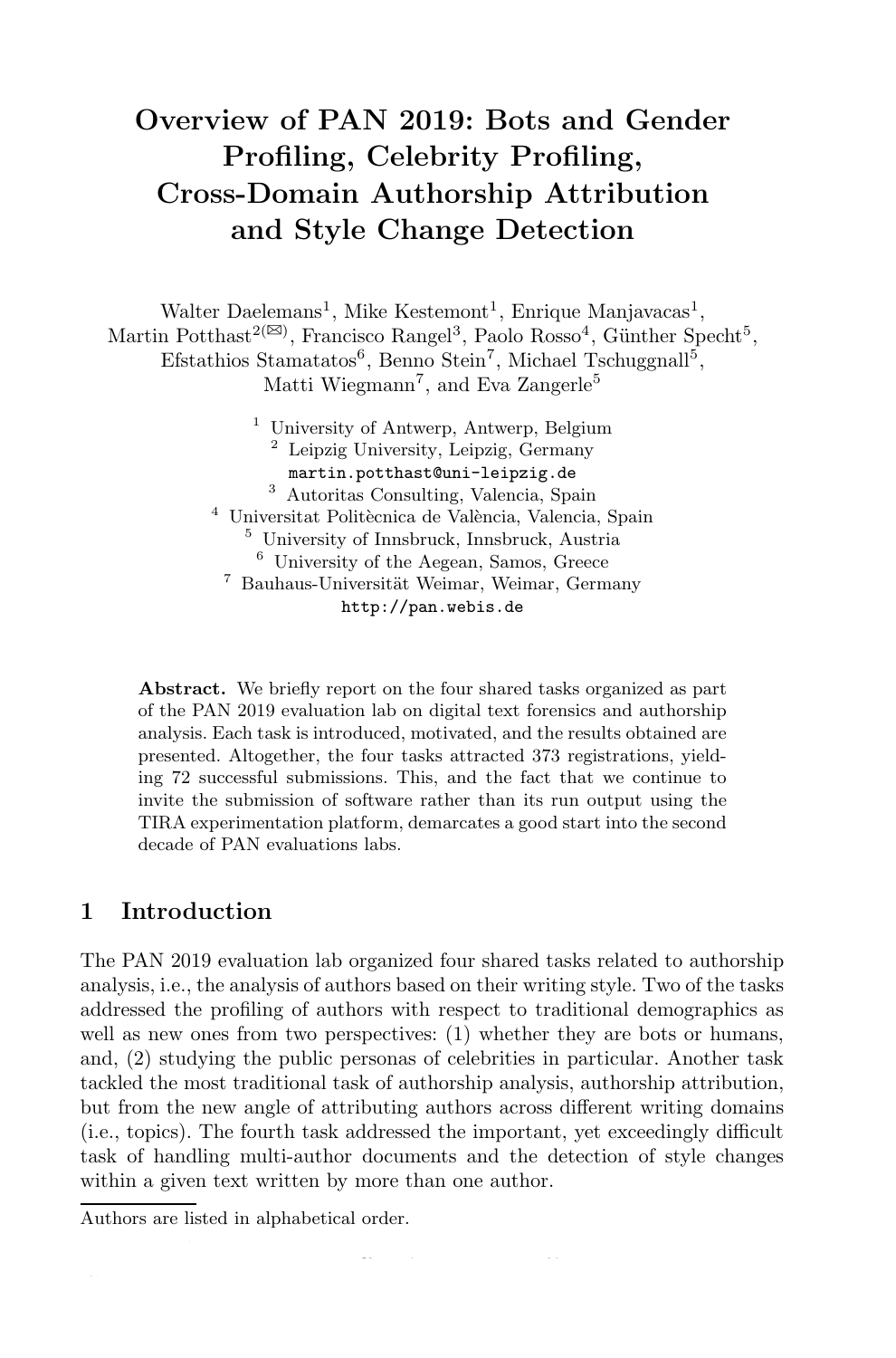The four tasks continue the series of shared tasks, which has been organized for more than a decade now starting with PAN 2009 [19], preceded only by two PAN workshops at ECAI 2008 and SIGIR 2007, which laid the foundation for what was to come. Focusing on tasks from the areas digital text forensics, text reuse, and judging the trustworthiness and ethicality of texts, we have assembled new benchmarks for more than a dozen different tasks now, many of which continue to be used for evaluations throughout the research community. In this paper, each of the following sections gives a brief, condensed overview of the four aforementioned tasks, including their motivation and the results obtained.

# 2 Bots and Gender Profiling

Author profiling aims at classifying authors depending on how language is shared by groups of people. This may allow to identify demographics such as age and gender, and it can be of high interest from a marketing, security and forensics perspective. The research community has shown an increasing interest in the author profiling shared task throughout the past years, as evidenced by the growing number of participants.<sup>1</sup> Having addressed several aspects of author profiling in social media from 2013 to 2018, the author profiling shared task of 2019 aims at investigating whether the author of a Twitter feed is a bot or a human. Furthermore, in case of a human it was asked to profile the gender of the author. As in previous years, we have proposed the task from a multilingual perspective, covering English and Spanish languages. One of our main objectives was to demonstrate the feasibility of automatically identifying bots as well as demonstrating the difficulty of identifying more elaborate bots than basic information spreaders.

## 2.1 Evaluation Framework

To build the PAN-AP-2019 corpus,<sup>2</sup> we have combined Twitter accounts identified as bots in existing datasets with newly discovered ones on the basis of specific search queries. In both cases, a minimum of three annotators agreed with the annotation, or else the Twitter user was discarded. To annotate gender, we followed the same methodology as in previous editions of the shared task. In Table 1, some corpus statistics are shown. The corpus is balanced per type (bot/human), and in case of human, it is also balanced per gender. Each author is composed of exactly 100 tweets.

<sup>1</sup> In the past seven editions of the author profiling shared task at PAN, we have had 21 (2013 [26]), 10 (2014 [23]), 22 (2015 [20]), 22 (2016 [28]), 22 (2017 [27]), 23 (2018 [25]), and 55 (2019 [22]) participating teams, respectively.

<sup>&</sup>lt;sup>2</sup> We should highlight that we are aware of the legal and ethical issues related to collecting, analyzing, and profiling social media data [21], and that we are committed to legal and ethical compliance in our scientific research and its outcomes.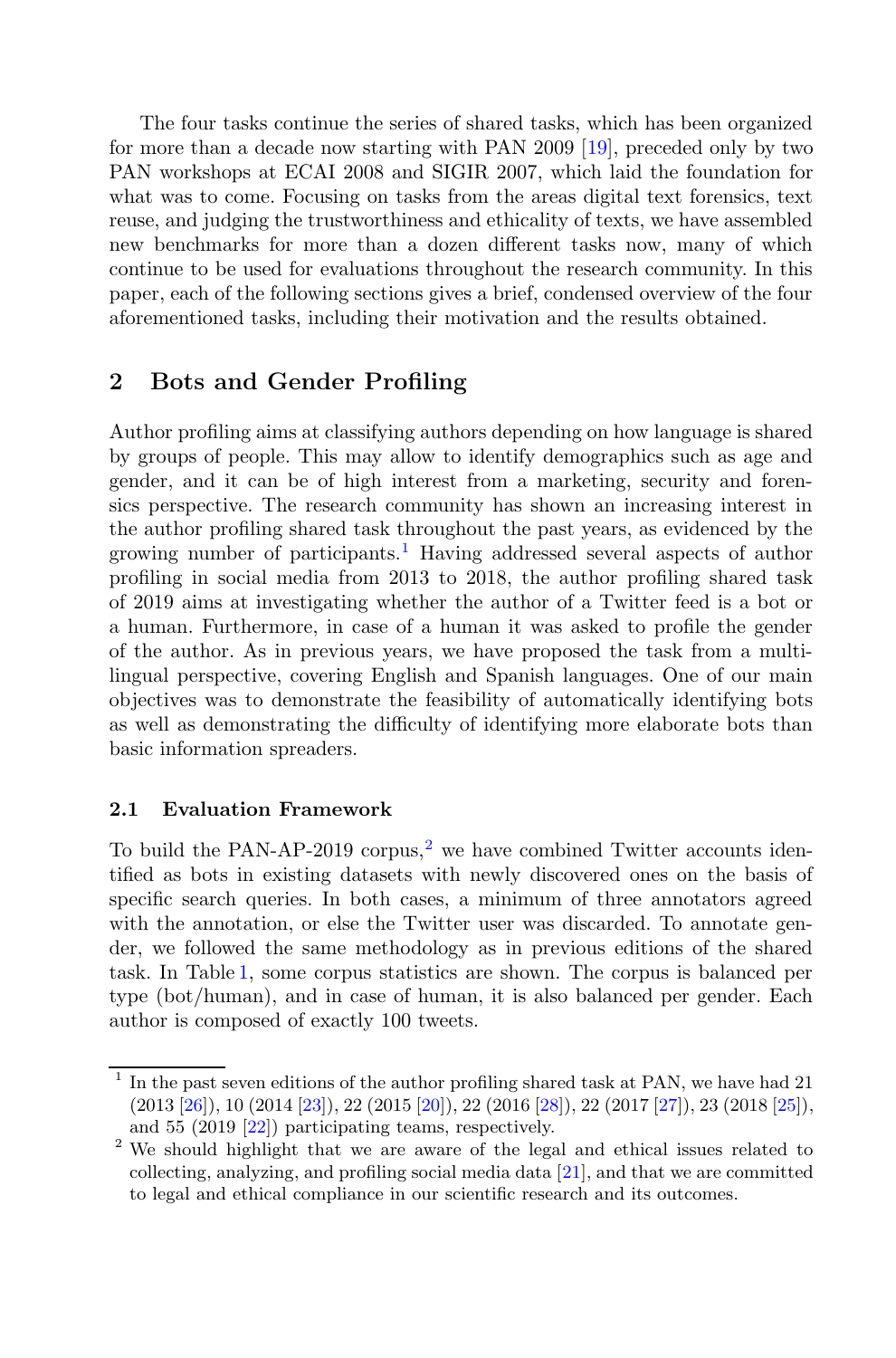| <b>Dataset</b> | English (EN) | Spanish (ES) |  |  |
|----------------|--------------|--------------|--|--|
| Training       | 4,120        | 3.000        |  |  |
| <b>Test</b>    | 2.640        | 1,800        |  |  |

Table 1. Number of authors per language. The corpus is balanced regarding bots vs. humans, and regarding gender in case of humans, and it contains 100 tweets per author.

The participants were asked to send two predictions per author: (1) whether the author is a bot or a human, and in case of a human (2) whether the author is male or female. The participants were allowed to approach the task also in one instead of all of the languages, and to address only one subproblems (bots or gender). Classification accuracy has been employed for evaluation. For each language, we obtain the accuracy for both problems in both languages separately and average them to obtain the final ranking.

#### 2.2 Results

This year, 55 teams participated in the shared task. In Table 2, the overall performance per language and participant's ranking are shown. The best results have been obtained for both identification (95.95% in English vs. 93.33% in Spanish) and gender profiling (84.17% in English vs. 81.72% in Spanish). As can be seen, results for bot identification are higher than 90% in some cases, revealing the relative ease of this task. A more in-depth analysis is presented in the overview paper [22] where we show that certain types of bots are not as easy to detect as others, and the risks this entails.

In Table 2, the best results per language and problem are highlighted in bold font. The overall best result (88.05%) has been obtained by the author in [16]. They have approached the task with a Support Vector Machine with character and word  $n$ -grams as features. It is worth mentioning the high performance obtained by the word and character *n*-grams baselines, even greater than that of word embeddings [12,13] and Low Dimensionality Statistical Embedding (LDSE) [24].

# 3 Celebrity Profiling

Celebrities are a highly prolific population of Twitter users. They influence public opinion, are role models to their fans and follower, and sometimes they are the voices of the disenfranchised. For these reasons, the "rich and famous" have been studied in the social sciences and economics as a matter of course, especially with regard to their presence on social media. Our recent seminal work on celebrity profiling [34], and this task at PAN 2019 introduce this particular group of people to computational linguistics. This task focuses on determining four demographics of celebrities based on their Twitter timelines: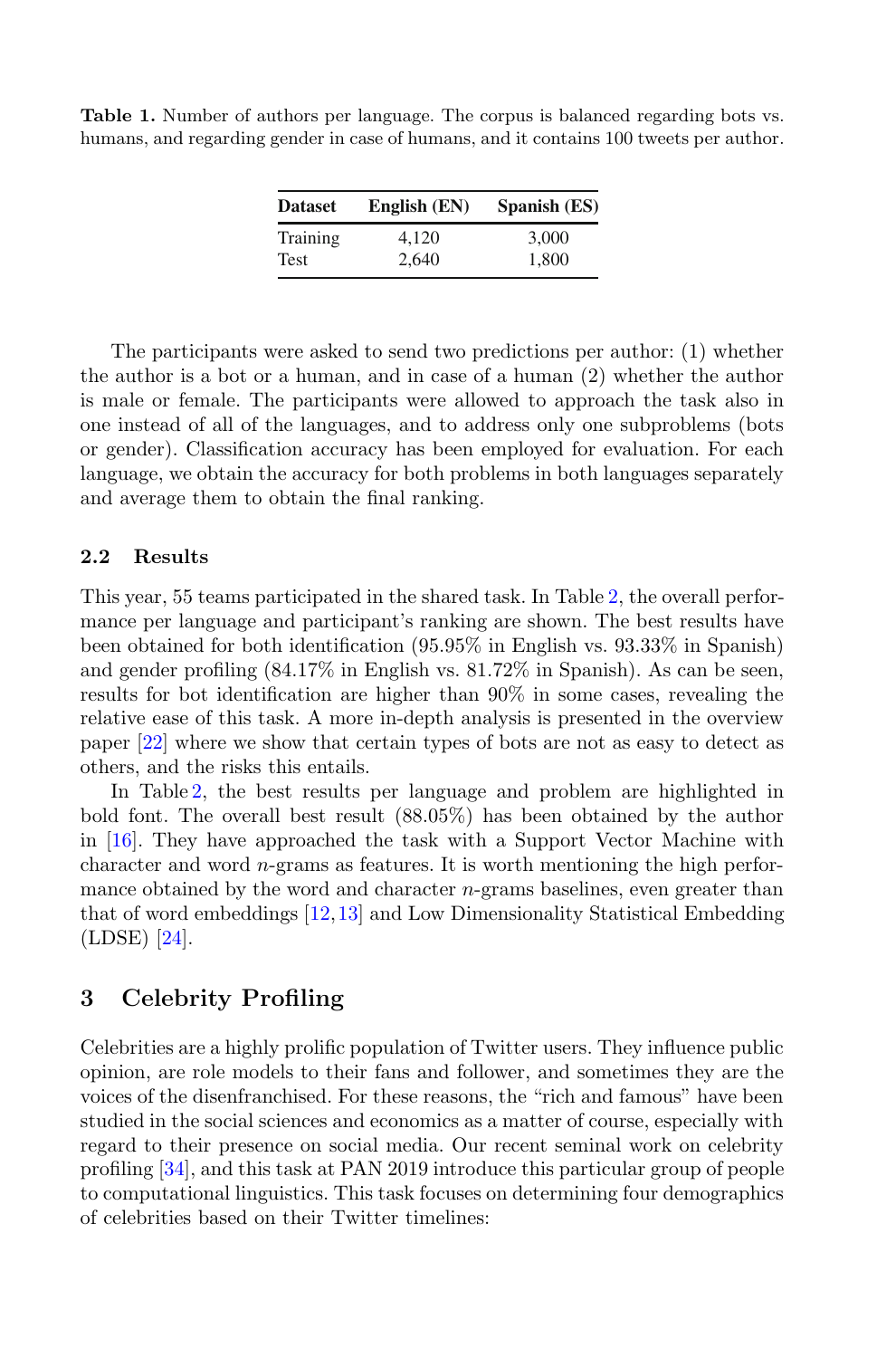| Ranking        | Team                                |                  | <b>Bots vs. Human</b> |                  | Gender           | Average          |  |
|----------------|-------------------------------------|------------------|-----------------------|------------------|------------------|------------------|--|
|                |                                     | EN               | ES                    | EN               | ES               |                  |  |
| 1              | Pizarro                             | 0.9360           | 0.9333                | 0.8356           | 0.8172           | 0.8805           |  |
| $\overline{c}$ | Srinivasarao & Manu                 | 0.9371           | 0.9061                | 0.8398           | 0.7967           | 0.8699           |  |
| 3              | Bacciu et al.                       | 0.9432           | 0.9078                | 0.8417           | 0.7761           | 0.8672           |  |
| 4              | Jimenez-Villar et al.               | 0.9114           | 0.9211                | 0.8212           | 0.8100           | 0.8659           |  |
| 5<br>6         | Fernquist<br>Mahmood                | 0.9496<br>0.9121 | 0.9061<br>0.9167      | 0.8273<br>0.8163 | 0.7667<br>0.7950 | 0.8624<br>0.8600 |  |
| $\overline{7}$ | Ipsas & Popescu                     | 0.9345           | 0.8950                | 0.8265           | 0.7822           | 0.8596           |  |
| 8              | Vogel & Jiang                       | 0.9201           | 0.9056                | 0.8167           | 0.7756           | 0.8545           |  |
| 9              | Johansson & Isbister                | 0.9595           | 0.8817                | 0.8379           | 0.7278           | 0.8517           |  |
| 10             | Goubin et al.                       | 0.9034           | 0.8678                | 0.8333           | 0.7917           | 0.8491           |  |
| 11             | Polignano & de Pinto                | 0.9182           | 0.9156                | 0.7973           | 0.7417           | 0.8432           |  |
| 12             | Valencia et al.                     | 0.9061           | 0.8606                | 0.8432           | 0.7539           | 0.8410           |  |
| 13             | Kosmajac & Keselj                   | 0.9216           | 0.8956                | 0.7928           | 0.7494           | 0.8399           |  |
| 14             | Fagni & Tesconi                     | 0.9148           | 0.9144                | 0.7670           | 0.7589           | 0.8388           |  |
|                | char nGrams                         | 0.9360           | 0.8972                | 0.7920           | 0.7289           | 0.8385           |  |
| 15             | Glocker                             | 0.9091           | 0.8767                | 0.8114           | 0.7467           | 0.8360           |  |
|                | word nGrams                         | 0.9356           | 0.8833                | 0.7989           | 0.7244           | 0.8356           |  |
| 16             | Martinc et al.                      | 0.8939           | 0.8744                | 0.7989           | 0.7572           | 0.8311           |  |
| 17             | Sanchis & Velez                     | 0.9129           | 0.8756                | 0.8061           | 0.7233           | 0.8295           |  |
| 18             | Halvani & Marquardt                 | 0.9159           | 0.8239                | 0.8273           | 0.7378           | 0.8262           |  |
| 19             | Ashraf et al.                       | 0.9227           | 0.8839                | 0.7583           | 0.7261           | 0.8228           |  |
| 20             | Gishamer                            | 0.9352           | 0.7922                | 0.8402           | 0.7122           | 0.8200           |  |
| 21             | Petrik & Chuda                      | 0.9008           | 0.8689                | 0.7758           | 0.7250           | 0.8176           |  |
| 22             | Oliveira et al.<br>W <sub>2</sub> V | 0.9057<br>0.9030 | 0.8767<br>0.8444      | 0.7686           | 0.7150           | 0.8165           |  |
| 23             | De La Peña & Prieto                 | 0.9045           | 0.8578                | 0.7879<br>0.7898 | 0.7156<br>0.6967 | 0.8127<br>0.8122 |  |
| 24             | López Santillán et al.              | 0.8867           | 0.8544                | 0.7773           | 0.7100           | 0.8071           |  |
|                | LDSE                                | 0.9054           | 0.8372                | 0.7800           | 0.6900           | 0.8032           |  |
| 25             | Bolonyai et al.                     | 0.9136           | 0.8389                | 0.7572           | 0.6956           | 0.8013           |  |
| 26             | Moryossef                           | 0.8909           | 0.8378                | 0.7871           | 0.6894           | 0.8013           |  |
| 27             | Zhechev                             | 0.8652           | 0.8706                | 0.7360           | 0.7178           | 0.7974           |  |
| 28             | Giachanou & Ghanem                  | 0.9057           | 0.8556                | 0.7731           | 0.6478           | 0.7956           |  |
| 29             | Espinosa et al.                     | 0.8413           | 0.7683                | 0.8413           | 0.7178           | 0.7922           |  |
| 30             | Rahgouy et al.                      | 0.8621           | 0.8378                | 0.7636           | 0.7022           | 0.7914           |  |
| 31             | Onose et al.                        | 0.8943           | 0.8483                | 0.7485           | 0.6711           | 0.7906           |  |
| 32             | Przybyla                            | 0.9155           | 0.8844                | 0.6898           | 0.6533           | 0.7858           |  |
| 33             | Puertas et al.                      | 0.8807           | 0.8061                | 0.7610           | 0.6944           | 0.7856           |  |
| 34             | Van Halteren                        | 0.8962           | 0.8283                | 0.7420           | 0.6728           | 0.7848           |  |
| 35             | Gamallo & Almatarneh                | 0.8148           | 0.8767                | 0.7220           | 0.7056           | 0.7798           |  |
| 36             | Bryan & Philipp                     | 0.8689           | 0.7883                | 0.6455           | 0.6056           | 0.7271           |  |
| 37<br>38       | Dias & Paraboni<br>Oliva & Masanet  | 0.8409<br>0.9114 | 0.8211<br>0.9111      | 0.5807           | 0.6467<br>0.4589 | 0.7224<br>0.6819 |  |
| 39             | Hacohen-Kerner et al.               | 0.4163           | 0.4744                | 0.4462<br>0.7489 | 0.7378           | 0.5944           |  |
| 40             |                                     | 0.5830           | 0.5389                | 0.4678           | 0.4483           | 0.5095           |  |
|                | Kloppenburg<br><b>MAJORITY</b>      | 0.5000           | 0.5000                | 0.5000           | 0.5000           | 0.5000           |  |
|                | <b>RANDOM</b>                       | 0.4905           | 0.4861                | 0.3716           | 0.3700           | 0.4296           |  |
| 41             | Bounaama & Amine                    | 0.5008           | 0.5050                | 0.2511           | 0.2567           | 0.3784           |  |
| 42             | Joo & Hwang                         | 0.9333           |                       | 0.8360           |                  | 0.4423           |  |
| 43             | Staykovski                          | 0.9186           | L,                    | 0.8174           | L,               | 0.4340           |  |
| 44             | Cimino & Dell'Orletta               | 0.9083           | L,                    | 0.7898           | $\overline{a}$   | 0.4245           |  |
| 45             | Ikae et al.                         | 0.9125           | L,                    | 0.7371           | $\overline{a}$   | 0.4124           |  |
| 46             | Jeanneau                            | 0.8924           | $\overline{a}$        | 0.7451           | ÷.               | 0.4094           |  |
| 47             | Zhang                               | 0.8977           | $\overline{a}$        | 0.7197           | $\overline{a}$   | 0.4044           |  |
| 48             | Fahim et al.                        | 0.8629           |                       | 0.6837           |                  | 0.3867           |  |
| 49             | Saborit                             |                  | 0.8100                |                  | 0.6567           | 0.3667           |  |
| 50             | Saeed & Shirazi                     | 0.7951           | $\overline{a}$        | 0.5655           | $\overline{a}$   | 0.3402           |  |
| 51             | Radarapu                            | 0.7242           | L,                    | 0.4951           | $\overline{a}$   | 0.3048           |  |
| 52             | Bennani-Smires                      | 0.9159           |                       |                  |                  | 0.2290           |  |
| 53             | Gupta                               | 0.5007           | J.                    | 0.4044           |                  | 0.2263           |  |
| 54             | Ourdina                             | 0.9034           |                       |                  |                  | 0.2259           |  |
| 55             | Aroyehun                            | 0.5000           | L.                    | L.               | L.               | 0.1250           |  |

Table 2. Accuracy per subtask and language, and global ranking as average.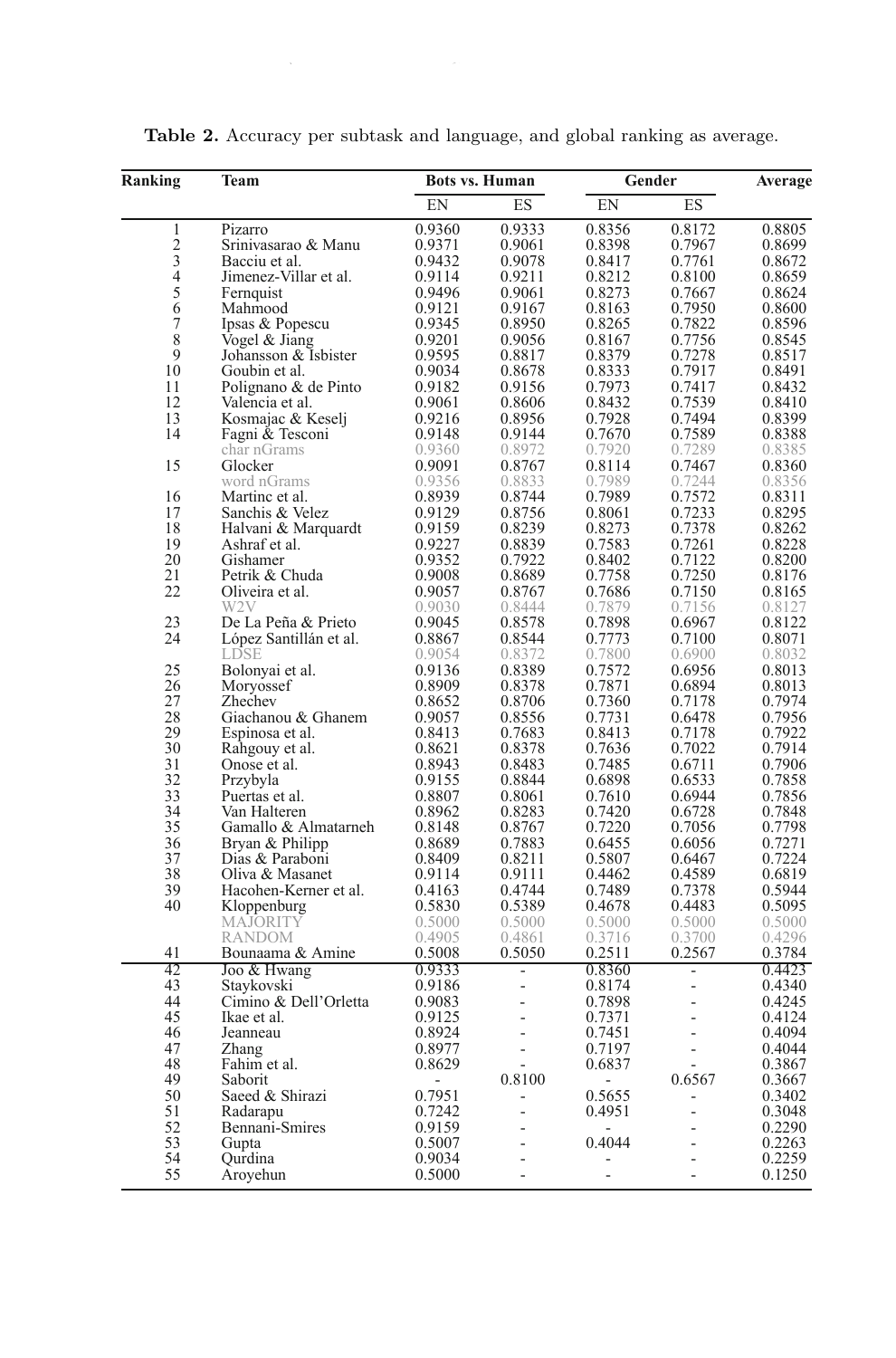- Their gender, as male, female, or, for the first time, non-binary.
- Their precise birth year within a novel, variable-bucket evaluation scheme.
- Their degree of fame, as rising, star, or superstar.

406 W. Daelemans et al.

– Their occupation, as in "claim to fame", categorized as sports, performer, creator, politics, manager, science, professional, or religious.

This is the first installment of celebrity profiling at PAN, with 92 registrations, 12 active participants and seven submitted solutions.

| <b>Team</b>      | <b>Test dataset 1</b> |              |       |                         | <b>Test dataset 2</b> |       |                         |             |       |            |
|------------------|-----------------------|--------------|-------|-------------------------|-----------------------|-------|-------------------------|-------------|-------|------------|
|                  |                       | cRank gender | age   |                         |                       |       | fame occup cRank gender | age         |       | fame occup |
| radivchev        | 0.593                 | 0.726        |       | $0.618$ $0.551$ $0.515$ |                       | 0.559 | 0.609                   | 0.657       | 0.548 | 0.461      |
| morenosandoval   | 0.541                 | 0.644        |       | $0.518$ 0.563           | 0.469                 | 0.497 | 0.561                   | 0.516 0.518 |       | 0.418      |
| martinc          | 0.462                 | 0.580        | 0.361 | 0.517                   | 0.449                 | 0.465 | 0.594                   | 0.347       | 0.507 | 0.486      |
| fernquist        | 0.424                 | 0.447        | 0.339 | 0.493                   | 0.449                 | 0.413 | 0.465                   | 0.467       | 0.482 | 0.300      |
| petrik           | 0.377                 | 0.595        |       | $0.255$ $0.480$         | 0.340                 | 0.441 | 0.555                   | 0.360       | 0.526 | 0.385      |
| asif             |                       |              |       |                         |                       | 0.402 | 0.588                   | 0.254       | 0.504 | 0.427      |
| bryan            |                       |              |       |                         |                       | 0.231 | 0.335                   | 0.207       | 0.289 | 0.165      |
| baseline-rand    | 0.223                 | 0.344        | 0.123 | 0.341                   | 0.125                 |       |                         |             |       |            |
| baseline-uniform | 0.138                 | 0.266        | 0.117 | 0.099                   | 0.152                 |       |                         |             |       |            |
| baseline-my      | 0.136                 | 0.278        | 0.071 | 0.285                   | 0.121                 |       |                         |             |       |            |

Table 3. Results on both test datasets for the celebrity profiling task.

#### 3.1 Datasets

The complete dataset for this task contained the Twitter timelines of 48,335 celebrity accounts, annotated with the four social variables gender, birth year, fame, and occupation. We constructed the dataset by matching all verified Twitter accounts to their respective Wikidata entries [34], omitting all memorial and business accounts. This method yielded 71,706 entries for verified, notable, and living humans with an estimated error rate of 0.6%. From these, we sampled all accounts which had Wikidata entries indicating gender, year of birth, and occupation and which had English as their main language marked in their Twitter profile, leaving 48,335 authors, each with an average 2,181 tweets. The training dataset comprised 33,836 authors and the test dataset 14,499 authors; 956 authors were sampled from the latter as small-scale test dataset. To label them, gender and year of birth were extracted from their respective Wikidata items; the 1,379 listed different occupations were grouped into eight categories. Fame was determined based on their number of followers: rising (below 1000), star, and superstar (>100,000). These boundaries reflect the standard deviation of a Gaussian distribution overlaid on the logarithm of the follower distribution across all datasets.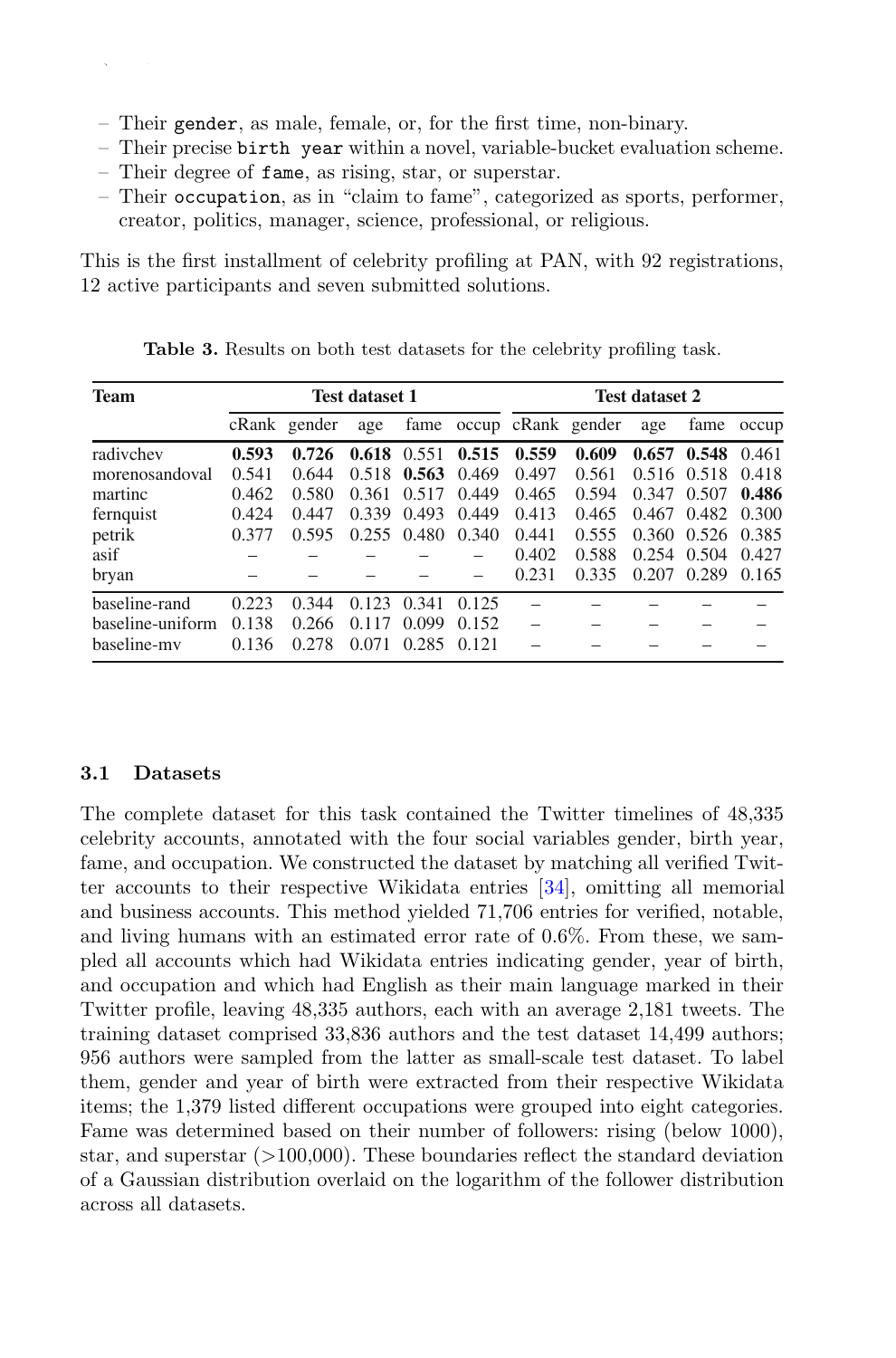#### 3.2 Evaluation Framework

The performance measure for this task is  $cRank$ , the harmonic mean of the measures employed for each individual demographic:

$$
cRank = \frac{4}{\frac{1}{F_{1, \text{fame}}} + \frac{1}{F_{1, \text{ocupation}}} + \frac{1}{F_{1, \text{gender}}} + \frac{1}{F_{1, \text{birth year}}}.
$$

For gender, fame, and occupation, performance is estimated as multi-class  $F_1$ . Since the dataset features a realistic distribution of the social variables, we favored micro- over macro-averaged  $F_1$ . For age, we chose a lenient approach: Instead of grouping the year of birth into fixed age buckets, participants were asked to determine a precise year, whereas we applied a variable-bucket strategy during evaluation. Here, the predicted year of birth of an author is correct if it is within an  $\varepsilon$ -environment of the truth. The threshold  $\varepsilon$  is between 2 and 9 years, increasing linearly with the true age of the author.

#### 3.3 Results

Altogether, seven participants successfully submitted software to the celebrity profiling task. Table 3 lists the performance of their methods for cRank and the individual measures. A notable observation is that performance is more varied on the more difficult test dataset 1, where leading approaches perform better on the more difficult dataset while others perform weaker. Additionally, while the ordering of participants by cRank is the same for both datasets, it differs for individual demographics. We provide more insights into participants' performance and the analysis of the results in the extended task overview [35].

## 4 Cross-Domain Authorship Attribution

Authorship attribution [5,9,31] continues to be an important problem in information retrieval and computational linguistics, but also in applied areas such as law and journalism, where knowing the author of a document (such as a ransom note) may enable, e.g., law enforcement to save lives. The most common framework for testing candidate algorithms is the closed-set attribution task: given a sample of reference documents from a restricted and finite set of candidate authors, the task is to determine the most likely author of a previously unseen document of unknown authorship. This task may be quite challenging in crossdomain conditions, when documents of known and unknown authorship come from different domains (e.g., thematic area, genre). In addition, it is often more realistic to assume that the true author of a disputed document is not necessarily included in the list of candidates [10].

This year, we again focus on the attribution task in the context of transformative literature, more colloquially know as 'fanfiction'. Fanfiction refers to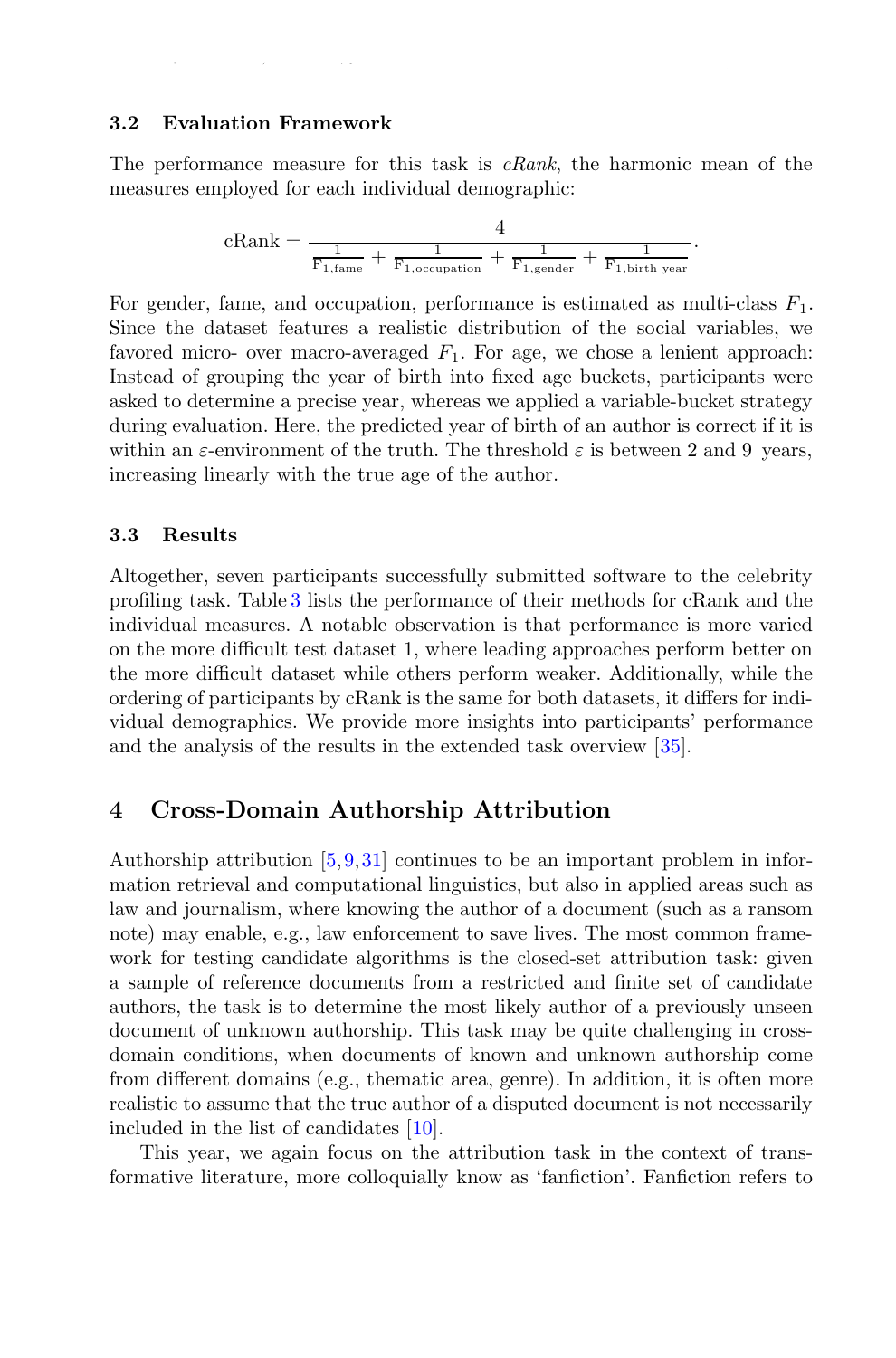a rapidly expanding body of fictional narratives typically produced by nonprofessional authors who self-identity as 'fans' of a particular oeuvre or individual work [4]. When sharing their texts, fanfiction writers explicitly acknowledge taking inspiration from one (or more) literary domains that are known as 'fandoms'. From the perspective of writing style, fanfiction offers valuable benchmark data: the writings are unmediated and unedited before publication, meaning that they should accurately reflect an individual author's writing style. In the previous edition, this task dealt with authorship attribution in fanfiction, and specifically attribution across different domains or fandoms. This year, we have further increased the difficulty of the task, by focusing on *open-set* attribution conditions, meaning that the true author of a test text is not necessarily included in the list of candidate authors. More formally, an open cross-domain authorship attribution problem can be expressed as a tuple  $(A, K, U)$ , with A as the set of candidate authors,  $K$  as the set of reference (known authorship) texts, and U as the set of unknown authorship texts. For each candidate author  $a \in A$ , we are given  $K_a \subset K$ , a set of texts unquestionably written by a. Each text in U should be assigned to exactly one  $a \in A$  or the system should refrain from an attribution, if the target author of a text in  $U$  is not in  $A$ . From a text categorization point of view,  $K$  is the training corpus and  $U$  is the test corpus. Let  $D_K$  be the set of fandoms of texts in K. Then, all texts in U belong to a single (target) fandom  $d_U \notin D_K$ .

#### 4.1 Datasets

This year's shared task worked with datasets in four major Indo-European languages: English ("en"), French ("fr"), Italian ("it"), and Spanish ("sp"). For each language, 10 "problems" were constructed on the basis of a larger dataset obtained from archiveofourown.org in 2017. Per language, five problems were released as a development set to the participants, in order to calibrate their systems. The final evaluation of the submitted systems was carried out on the five remaining problems (which were not publicly released before the final results were communicated). Each problem had to be solved fully independently from the other problems by a system. Importantly, the development material could not be treated as mere training material for supervised learning approaches, because the sets of candidate authors of the development and the evaluation corpora are not overlapping. Therefore, approaches should not be designed to particularly handle the candidate authors of the development corpus but should focus on their scalability to other author sets.

One "problem" corresponds to a single open-set attribution task, where we distinguish between the "source" and "target" material. The "source" material in each problem contains exactly 7 training texts for exactly 9 candidate authors. In the "target" material, these 9 authors are represented by at least one test text (but potentially more). Additionally, the target material also contains so-called "adversaries", which were not written by one of the candidate authors (indicated by the author label "<UNK>"). The proportion of the number of target texts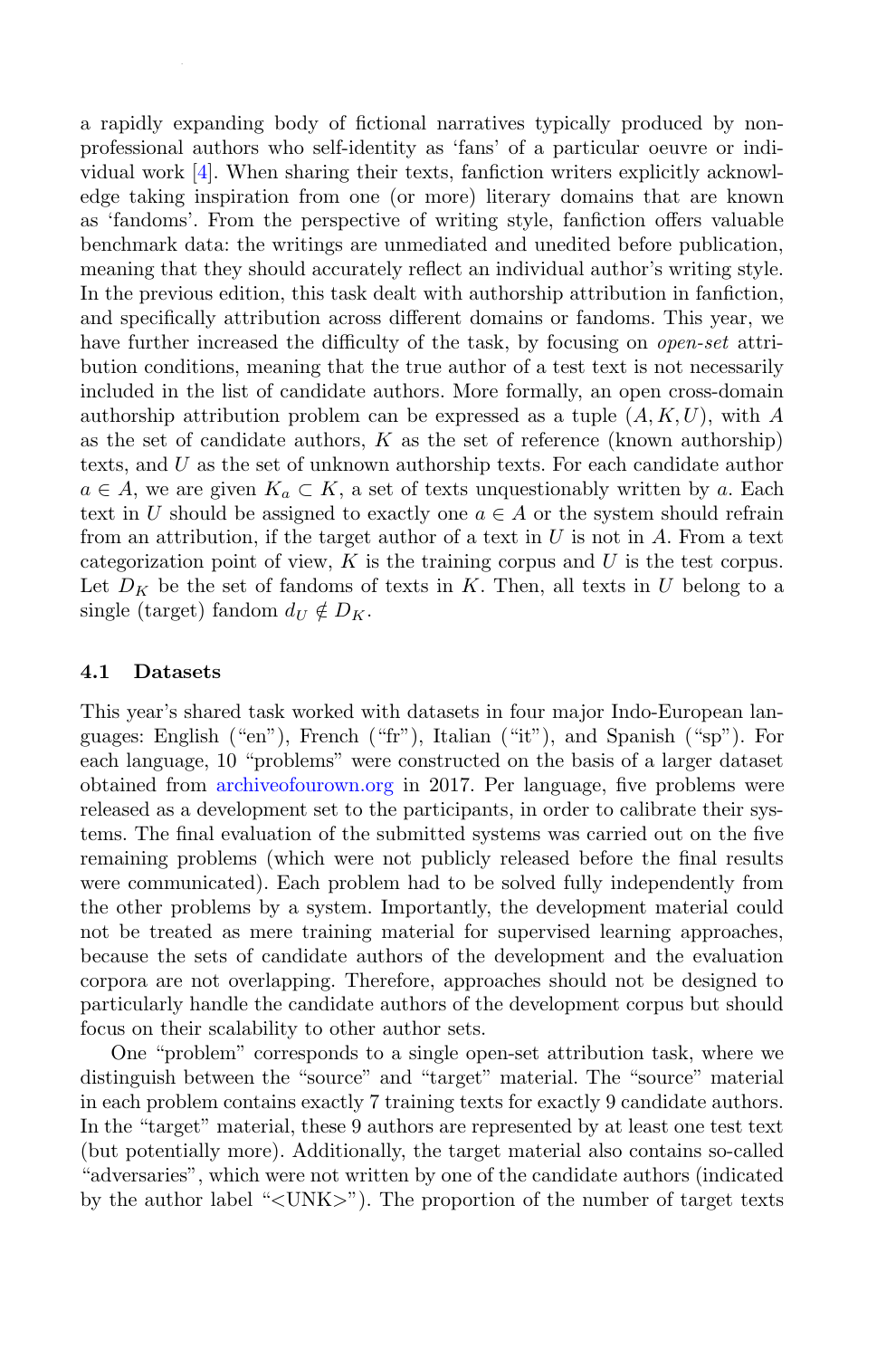written by the candidate authors in problems, as opposed to  $\langle$  UNK $\rangle$  documents, was varied across the problems in the development dataset, in order to discourage systems from opportunistic guessing.

Let  $U_K$  be the subset of U that includes all test documents actually written by the candidate authors while  $U_U$  is the subset of U containing the rest of test documents not written by any candidate author. Then, the adversary ratio  $a = |U_{U}|/|U_{K}|$  determines the likelihood of a test document to belong to one of the candidates. If  $a = 0$  (or close to 0), then it is essentially a closed-set attribution scenario, since all test documents belong to the candidate authors (or very few are actually written by adversaries). If  $a = 1$ , then it is equally probable for a test document to be written by a candidate author or by another author. If  $a > 1$ , then it is more likely for a test document to be written by an adversary not included in the list of candidates.

In this edition of the authorship attribution task, we examine cases where a ranges from 0.2 to 1.0. In more detail, as can be seen in Table 4, the development dataset comprises 5 problems per language that correspond to  $a = [0.2, 0.4, 0.6, 0.8, 1.0]$ . This dataset was released in order for the participants to develop and calibrate their submissions. The final evaluation dataset also includes 5 problems per language but with fixed  $a = 1$ . Thus, the participants are guided to develop generic approaches (varying likelihood a test document is written by a candidate or an adversary). In addition, it is possible to estimate the effectiveness of submitted methods when  $a < 1$  by ignoring their answers for specific subsets of  $U_{U}$  in the evaluation dataset.

Table 4. Details about the fanfiction datasets built for the cross-domain authorship attribution task. |A| refer to the size of candidates list,  $|K_a|$  is the amount of training documents per author,  $|U|$  is the amount of test documents,  $a$  is the adversary ratio, and  $|d|$  denotes the average length (in words) of documents.

|             | Language | <b>Problems</b> | $A^{\prime}$ | $K_a$ | U       | $\boldsymbol{a}$ | d   |
|-------------|----------|-----------------|--------------|-------|---------|------------------|-----|
|             | English  |                 | 9            |       | 137-561 | $0.2 - 1.0$      | 804 |
|             | French   |                 | 9            |       | 38-430  | $0.2 - 1.0$      | 790 |
|             | Italian  |                 | 9            |       | 46-196  | $0.2 - 1.0$      | 814 |
| Development | Spanish  | 5               | 9            |       | 112-450 | $0.2 - 1.0$      | 846 |
|             | English  |                 | 9            |       | 98-180  | 1.0              | 817 |
|             | French   |                 | 9            |       | 48-290  | 1.0              | 790 |
| Evaluation  | Italian  |                 | 9            |       | 34-302  | 1.0              | 821 |
|             | Spanish  |                 | 9            |       | 172-588 | 1.0              | 838 |

#### 4.2 Evaluation Framework

The submissions were separately evaluated in each attribution problem based on their open-set macro-averaged  $F_1$  score (calculated over the training classes,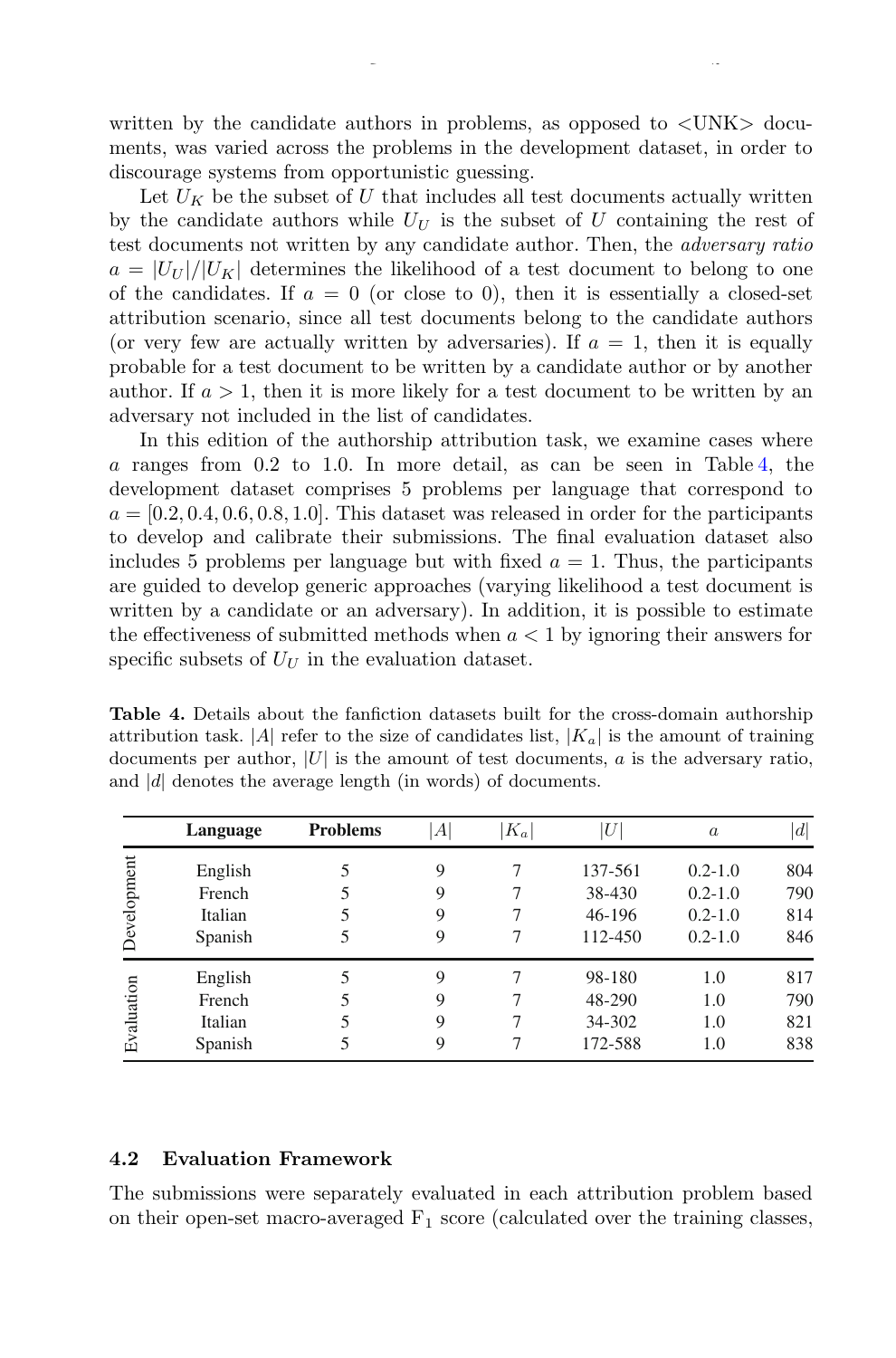i.e., when <UNK> is excluded) [11]. Participants were ranked according to their average open-set macro- $F_1$  across all attribution problems of the evaluation corpus. A reference implementation was made available to the participants. As customary, we provide the implementation of three baseline methods that offered an estimation of the overall difficulty of the problem given the state of the art in the field. These implementations were in Python  $(2.7+)$  and relied heavily on Scikit-learn and its base packages [14,15] as well as NLTK [1]:

- 1. baseline-svm: a language-independent authorship attribution approach that frames attribution as a conventional text classification problem [30]. It is based on a character 3-gram representation and a linear SVM classifier with a reject option. It estimates the probabilities of output classes and assigns an unknown document to the <UNK> class when the difference of the top two candidates is less than a threshold.
- 2. baseline-compressor: a language-independent approach that uses text compression to estimate the distance of an unknown document to each of the candidate authors (originally proposed by  $[32]$  and reproduced by  $[17]$ ). It assigns an unknown document to the <UNK> class when the difference between the two most likely candidates is lower than a threshold.
- 3. baseline-imposters: an implementation of the language-independent "imposters" approach for authorship verification [7,10], based on character tetragram features. During a bootstrapped procedure, the technique iteratively compares an unknown text to each candidate author's stylistic profile, as well as to a set of imposter documents, on the basis of a random feature set. If the highest ranking candidate author does not pass a fixed similarity threshold after this procedure, the document is assigned to the <UNK> class and left unattributed. We included a set of 5,000 problem-external documents per language written by "imposter" authors (the authorship of these texts is also encoded as " $\langle$ UNK $>$ ".)

#### 4.3 Evaluation Results

In total, 12 methods were submitted to the task. The task overview paper contains a more comprehensive overview and discussion of the submitted methods [6]. Table 5 shows an overview of the evaluation results of participants and their ranking according to their macro- $F_1$  (averaged across all attribution problems of the dataset). As can be seen, all but one submission surpass the three baseline methods. In general, the submitted methods and the baselines achieve better macro-recall than macro-precision. The two top-performing submissions obtain very similar macro- $F_1$  score. However, the winning approach of Muttenthaler et al. has better macro-precision while Neri et al. achieve better macrorecall. The winning approach also proved to be runtime-efficient.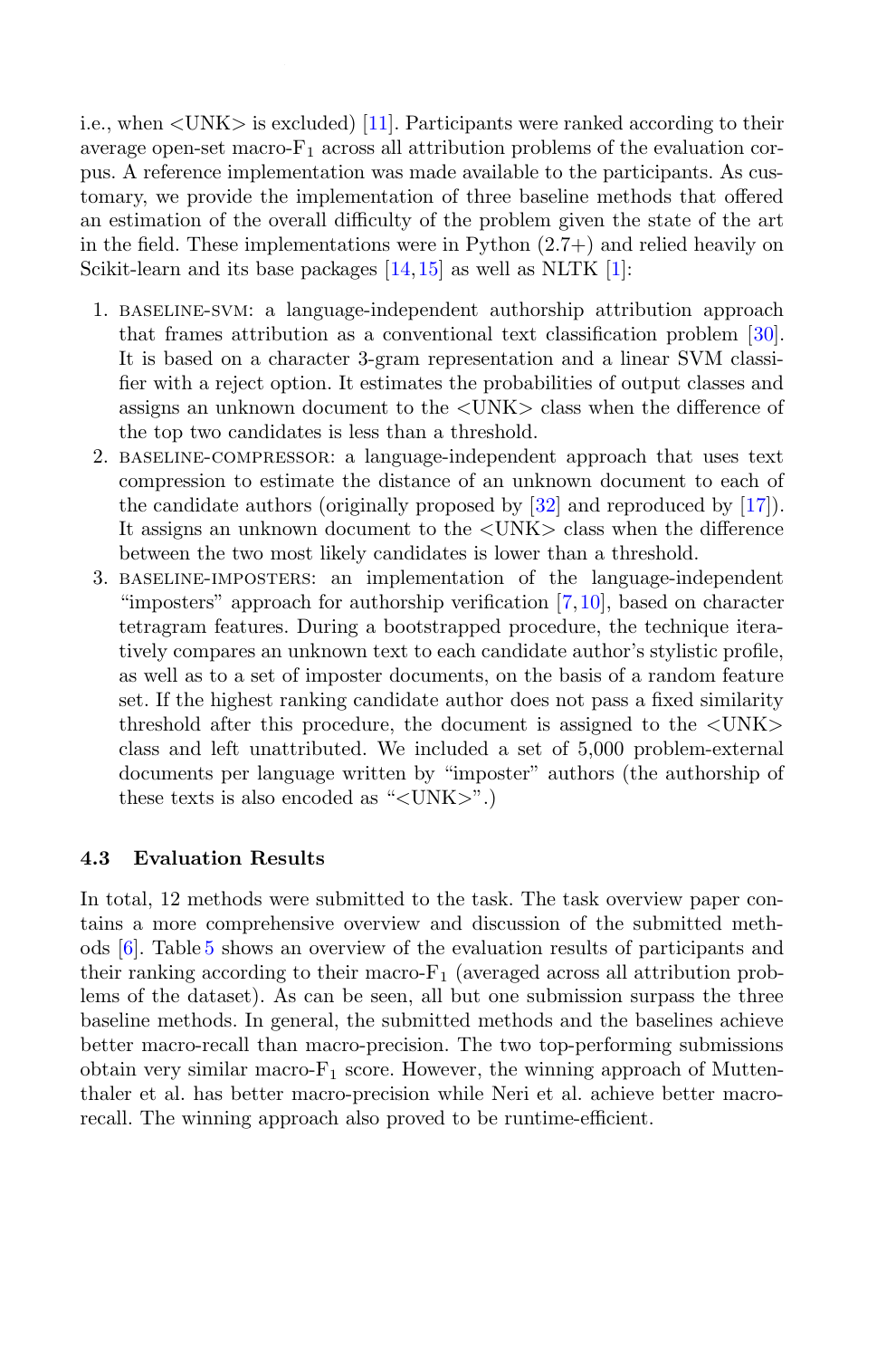| <b>Submission</b>   | <b>Macro-Precision</b> | <b>Macro-Recall</b> | $Macro-F1$ | <b>Runtime</b> |
|---------------------|------------------------|---------------------|------------|----------------|
| Muttenthaler et al. | 0.716                  | 0.742               | 0.690      | 00:33:17       |
| Bacciu et al.       | 0.688                  | 0.768               | 0.680      | 01:06:08       |
| Custódio et al.     | 0.664                  | 0.717               | 0.65       | 01:21:13       |
| Bartelds & de Vries | 0.657                  | 0.719               | 0.644      | 11:19:32       |
| Rodríguez et al.    | 0.651                  | 0.713               | 0.642      | 01:59:17       |
| <b>Isbister</b>     | 0.629                  | 0.706               | 0.622      | 01:05:32       |
| Johansson           | 0.593                  | 0.734               | 0.616      | 01:05:30       |
| <b>Basile</b>       | 0.616                  | 0.692               | 0.613      | 00:17:08       |
| Van Halteren        | 0.590                  | 0.734               | 0.598      | 37:05:47       |
| Rahgouy et al.      | 0.601                  | 0.633               | 0.580      | 02:52:03       |
| Gagala              | 0.689                  | 0.593               | 0.576      | 08:22:33       |
| baseline-sym        | 0.552                  | 0.635               | 0.545      |                |
| baseline-compressor | 0.561                  | 0.629               | 0.533      |                |
| baseline-impostors  | 0.428                  | 0.580               | 0.395      |                |
| Kipnis              | 0.270                  | 0.409               | 0.259      | 20:20:21       |

Table 5. The final evaluation results of the cross-domain authorship attribution task. Participants and baselines are ranked according to macro- $F_1$ .

# 5 Style Change Detection

Style change detection tasks at previous PAN editions [8,29,33] aimed to analyze multi-authored documents. In 2016, the task was to identify and group text fragments of individual authors [29], whereas, in 2017, the goal was to determine whether a given document is multi-authored, and if this is the case, to find the borders where authors switch [33]. These tasks showed that accurately identifying individual authors and their contributions within a single document is a complex task. Hence, last year, we substantially relaxed the problem by transforming it into a binary classification task that predicts whether a given document is single- or multi-authored [8]. Considering the promising results achieved by the submitted approaches, we continue last year's task and additionally ask participants to predict the number of involved authors. Hence, this year's style change detection task was defined as follows: given a document, (1) is the document written by one or more authors (i.e., are there style changes or not?), and, (2) if the document is multi-authored, how many authors have collaborated?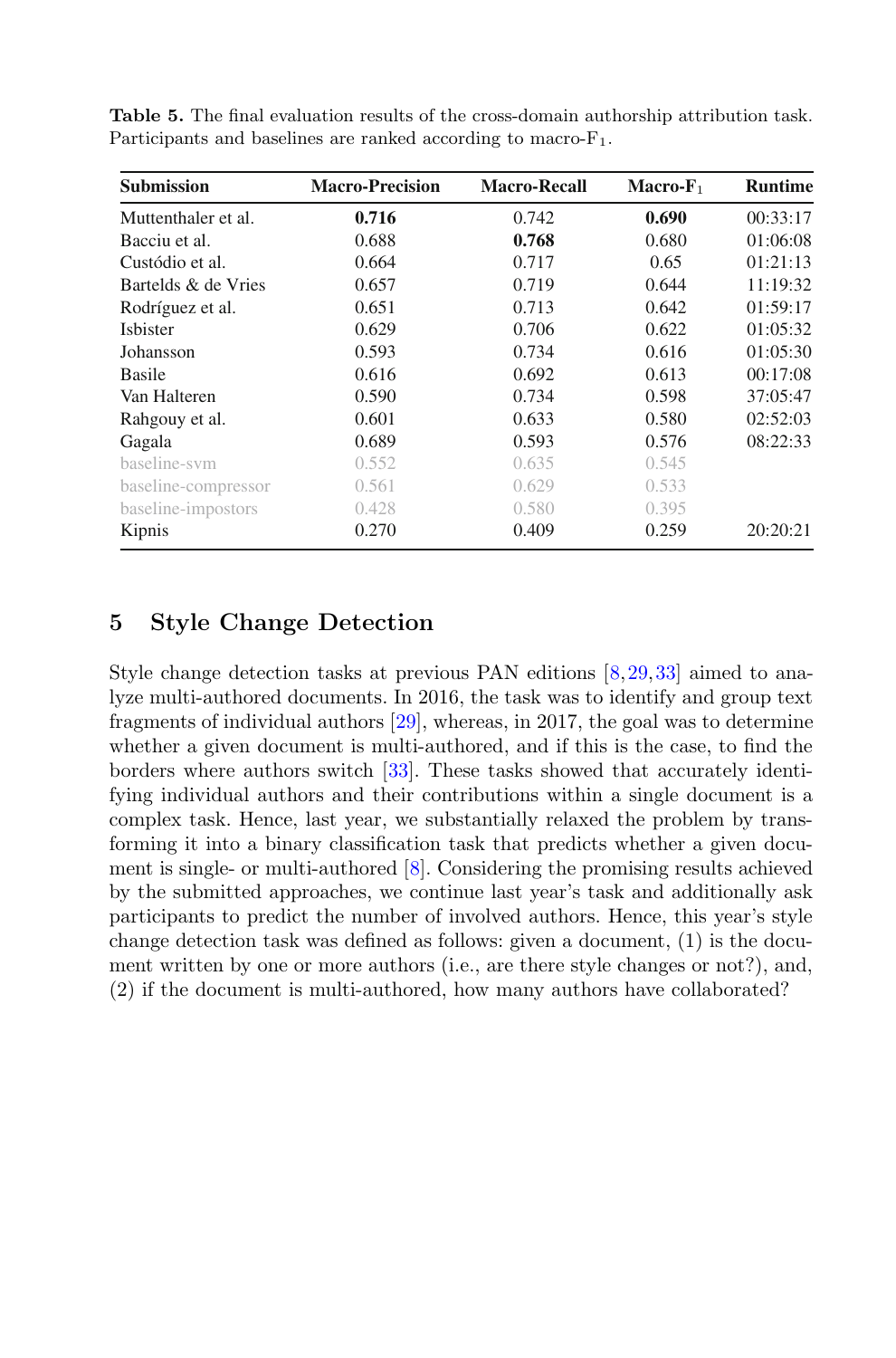## 5.1 Evaluation Dataset

The datasets provided for training, validation, and testing of the approaches were curated based on data of the StackExchange  $Q\&A$  platform.<sup>3</sup> We extract user questions and answers from 15 heterogeneous sites, which cover topics ranging from cooking to philosophy. The datasets are assembled by varying the following parameters:

- number of style changes (including 0 for single-authored documents)
- number of collaborating authors (1–5)
- document length (300–1500 tokens)
- allowing changes only at the end or within paragraphs
- uniform or random distribution of changes with respect to segment lengths

The split between training, validation, and test was performed by employing approximate 50/25/25% stratified random sampling. An overview of the datasets is depicted in Table 6, where we list the number of documents for the different number of authors (absolute numbers and relative share in the respective dataset) and the average number of tokens per document for single- and multi-authored documents.

| <b>Dataset</b> | <b>Docs</b> | <b>Authors</b>  |                             |               |               | <b>Text Length</b> |           |       |
|----------------|-------------|-----------------|-----------------------------|---------------|---------------|--------------------|-----------|-------|
|                |             |                 | $\mathcal{D}_{\mathcal{A}}$ | 3             | 4             | 5                  | <b>SA</b> | MA    |
| training       | 2.546       | 1.273<br>50.00% | 325<br>12.76%               | 313<br>12.29% | 328<br>12.88% | 307<br>12.06%      | 977       | 1.604 |
| validation     | 1,272       | 636<br>50.00%   | 179<br>14.07%               | 152<br>11.95% | 160<br>12.58% | 145<br>11.40%      | 957       | 1.582 |
| test           | 1,210       | 605<br>50.00%   | 147<br>12.15%               | 144<br>11.90% | 159<br>13.15% | 155<br>12.81%      | 950       | 1,627 |

Table 6. Overview style change detection datasets, where SA and MA refer to singleauthored and multi-authored documents, respectively, and text length is measured by the average number of tokens per document.

## 5.2 Performance Measures

The style change detection task comprises answering two questions individually: distinguishing single- from multi-author documents and predicting the number of authors in case of a multi-authored document. Hence, the performance measure employed to assess the quality of the participant's approaches naturally incorporates the performance of the two sub-tasks. Particularly, we employ accuracy

<sup>3</sup> https://stackexchange.com/.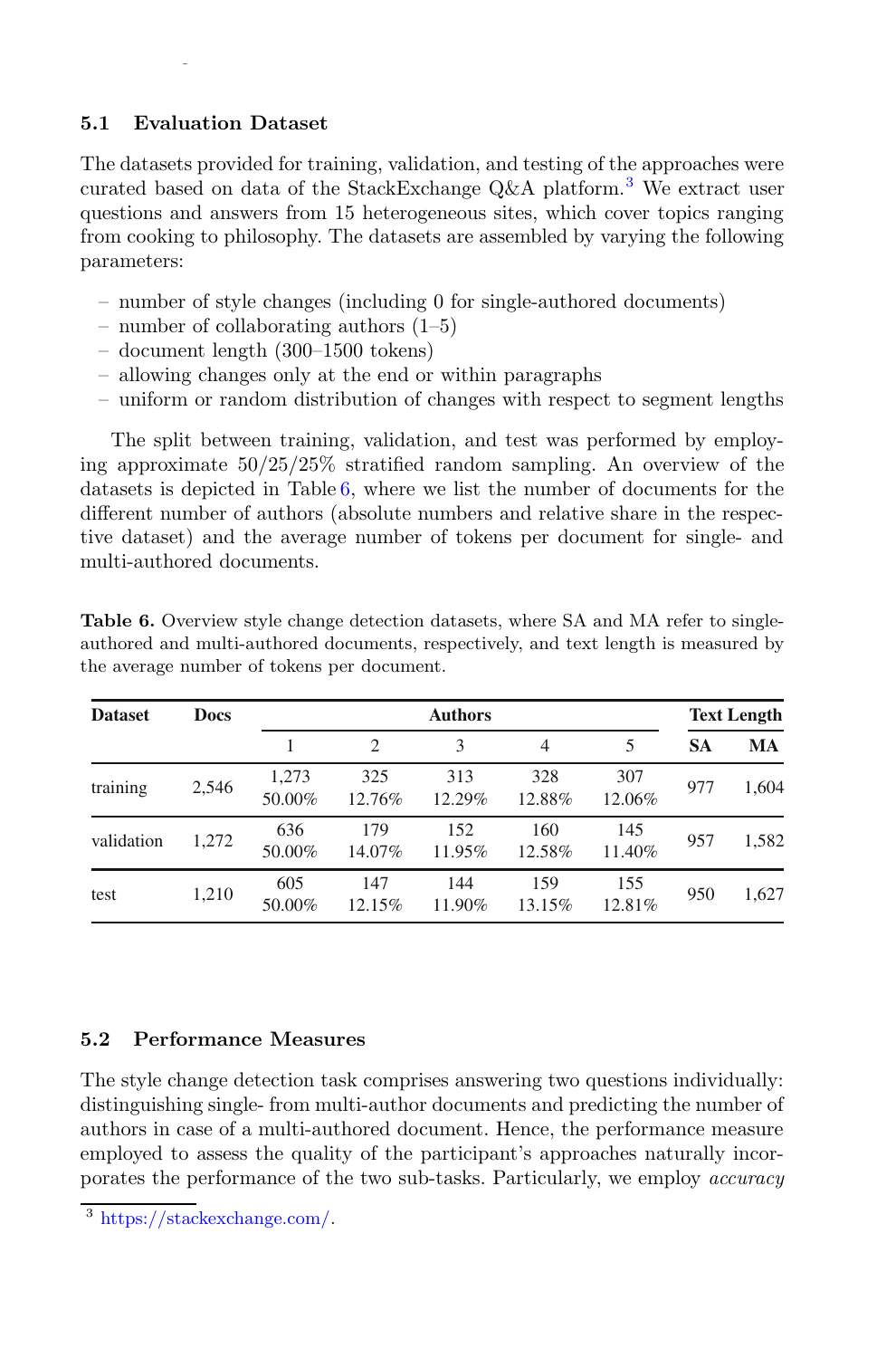for the binary classification task of distinguishing between single-authored from multi-authored documents. For measuring the prediction performance regarding the actual number of authors, we reason that in this classification task, we are not only interested in measuring the number of correctly classified documents, but also aim to incorporate the extent to which the prediction differed from the actual class. As our classes employed are integers (the number of authors), we incorporate the distance between the predicted and the actual class in the performance measure. Hence, we employ the Ordinal Classification Index (OCI) [3] as an error measure for ordinal data in classification tasks. This index is based on the confusion matrices resulting from the classification task employed and yields a value between 0 and 1, with 0 being the best value (perfect prediction). Besides measuring accuracy and the ordinal classification index individually, we also combine those two measures into a single rank measure:

$$
score = \frac{accuracy + (1 - OCI)}{2}
$$

#### 5.3 Results

The style change detection task received two software submissions, which were evaluated on the TIRA experimentation platform. We depict the participant's results in Table 7, where we list accuracy, the ordinal classification index and the proposed overall rank measure. As can be seen, Nath achieves higher scores for both sub-tasks and hence, also in the combined rank measure. More details on the approaches taken can be found in the task overview [36].

Table 7. Overall results for the style change detection task

| Participant | <b>Accuracy</b> | OCI    | Rank   |
|-------------|-----------------|--------|--------|
| Zuo         | 0.6041          | 0.8086 | 0.3978 |
| Nath        | 0.8479          | 0.8652 | 0.4913 |

## 6 Summary and Outlook

This year's PAN lab has been quite a success in terms of establishing new tasks for the coming years, community interest and scale, and quality of the newly developed benchmarking resources. While not every task attracted a large number of participants, we hope to continue to develop each one by introducing the new concept of an ongoing online task. Based on the TIRA evaluation platform [18], it becomes manageable to basically keep a task running, accepting new participants with little to no overhead on our part, while giving those who did not find the time to participate ahead of the submission deadline for PAN 2019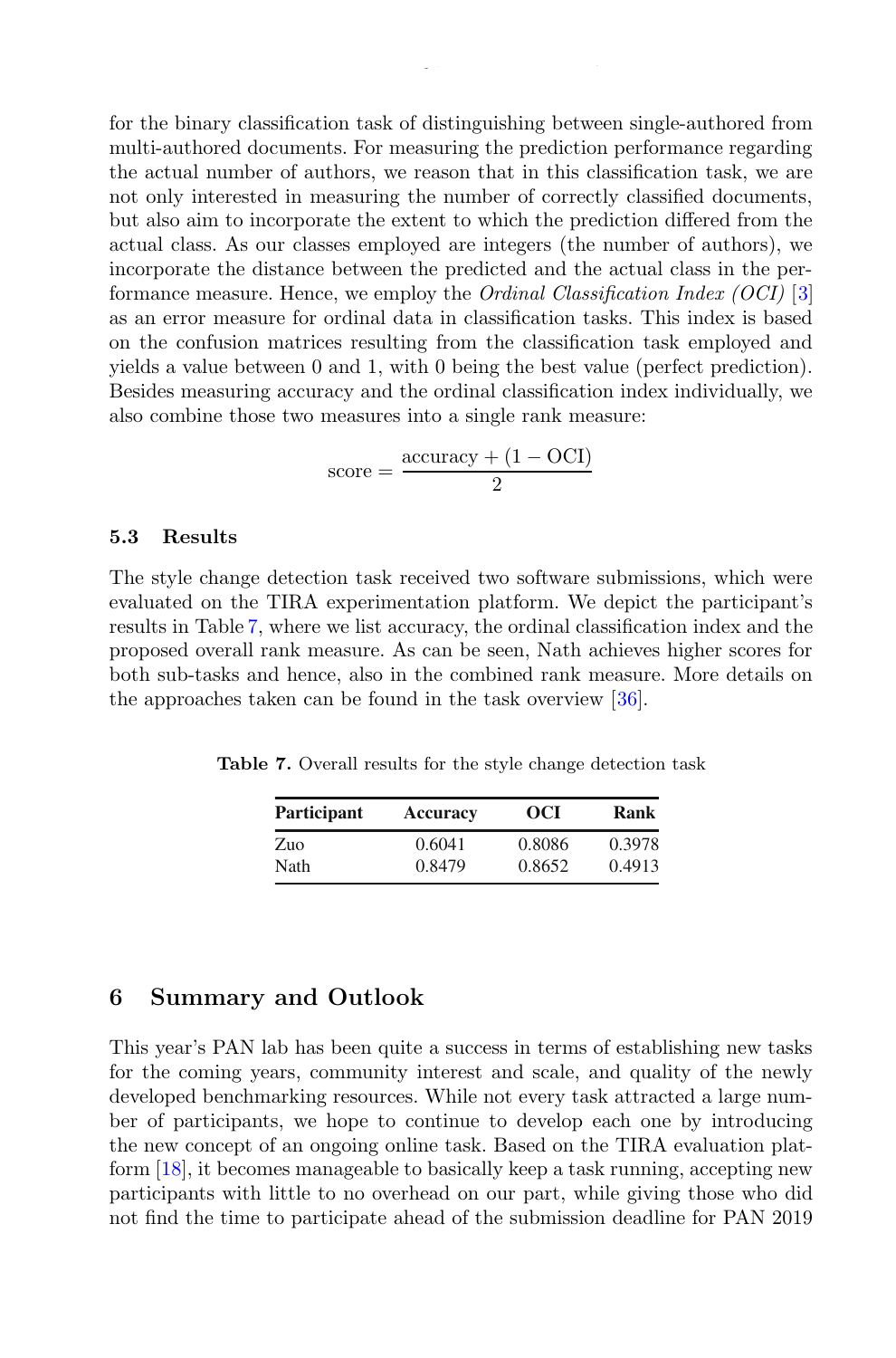to do so afterwards, thereby making an early contribution for PAN 2020. If such a routine could be established, the development of new shared tasks would become more disentangled from a rigid timeline of deadlines. Rather, the only deadline remaining would be a cut-off date for the next PAN workshop that participants who want their submissions published have to meet, whereas they can plan and pursue their submission in their own time throughout the year. Still, many demand deadlines, so that a regular engagement of participants by organizers will continue to be an important part of organizing a shared task. We hope that, using the concept of ongoing online tasks, even tasks that did not attracts lots attention in terms of participants, but that are still of general interest and importance, will get a chance of being promoted. That said, we still plan to nurture our large tasks and to grow them even further, if possible.

Acknowledgments. The work of Paolo Rosso was partially funded by the Spanish MICINN under the research project MISMIS-FAKEnHATE on Misinformation and Miscommunication in social media: FAKE news and HATE speech (PGC2018-096212- B-C31). Our special thanks goes to all PAN participants for providing high-quality submission, to Symanto (https://www.symanto.net) for sponsoring the PAN Lab 2019 and to The Logic Value (https://thelogicvalue.com) for sponsoring the author profiling shared task award.

# References

- 1. Bird, S., Klein, E., Loper, E.: Natural Language Processing with Python. O'Reilly Media, Sebastopol (2009)
- 2. Cappellato, L., Ferro, N., Losada, D., Müller, H. (eds.): CLEF 2019 Labs and Workshops, Notebook Papers. CEUR Workshop Proceedings. CEUR-WS.org, September 2019
- 3. Cardoso, J., Sousa, R.: Measuring the performance of ordinal classification. Int. J. Pattern Recognit Artif Intell. 25(08), 1173–1195 (2011)
- 4. Hellekson, K., Busse, K. (eds.): The Fan Fiction Studies Reader. University of Iowa Press, Iowa City (2014)
- 5. Juola, P.: Authorship attribution. Found. Trends Inf. Retrieval 1(3), 233–334 (2006)
- 6. Kestemont, M., Stamatatos, E., Manjavacas, E., Daelemans, W., Potthast, M., Stein, B.: Overview of the cross-domain authorship attribution task at PAN 2019. In: Cappellato et al. [2]
- 7. Kestemont, M., Stover, J.A., Koppel, M., Karsdorp, F., Daelemans, W.: Authenticating the writings of Julius Caesar. Expert Syst. Appl. 63, 86–96 (2016). https:// doi.org/10.1016/j.eswa.2016.06.029
- 8. Kestemont, M., et al.: Overview of the author identification task at PAN-2018: cross-domain authorship attribution and style change detection. In: Cappellato, L. et al. (eds.) Working Notes Papers of the CLEF 2018 Evaluation Labs, Avignon, France, 10–14 September 2018, pp. 1–25 (2018)
- 9. Koppel, M., Schler, J., Argamon, S.: Computational methods in authorship attribution. J. Am. Soc. Inf. Sci. Technol. 60(1), 9–26 (2009)
- 10. Koppel, M., Winter, Y.: Determining if two documents are written by the same author. J. Assoc. Inf. Sci. Technol. 65(1), 178–187 (2014)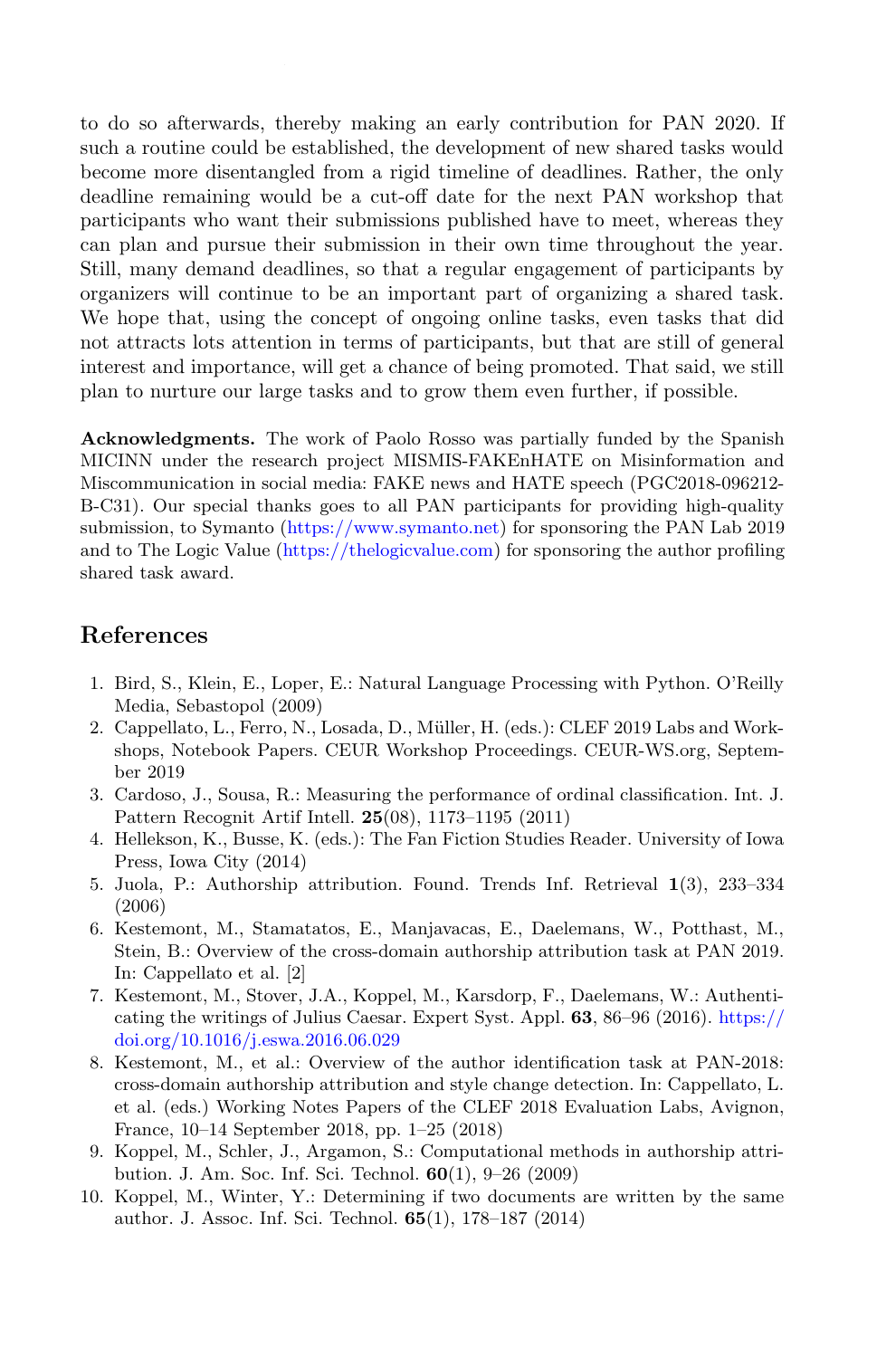- 11. Júnior, P.R.M., et al.: Nearest neighbors distance ratio open-set classifier. Mach. Learn. 106(3), 359–386 (2017)
- 12. Mikolov, T., Chen, K., Corrado, G., Dean, J.: Efficient estimation of word representations in vector space. In: Proceedings of Workshop at International Conference on Learning Representations (ICLR 2013) (2013)
- 13. Mikolov, T., Sutskever, I., Chen, K., Corrado, G.S., Dean, J.: Distributed representations of words and phrases and their compositionality. In: Advances in Neural Information Processing Systems, pp. 3111–3119 (2013)
- 14. Oliphant, T.: NumPy: A Guide to NumPy. Trelgol Publishing (2006). http://www. numpy.org/
- 15. Pedregos, F., et al.: Scikit-learn: machine learning in Python. J. Mach. Learn. Res. 12, 2825–2830 (2011)
- 16. Pizarro, J.: Using n-grams to detect bots on Twitter: notebook for PAN at CLEF 2019. In: Cappellato et al. [2]
- 17. Potthast, M., et al.: Who wrote the web? Revisiting influential author identification research applicable to information retrieval. In: Ferro, N., et al. (eds.) ECIR 2016. LNCS, vol. 9626, pp. 393–407. Springer, Cham (2016). https://doi.org/10.1007/ 978-3-319-30671-1 29
- 18. Potthast, M., Gollub, T., Wiegmann, M., Stein, B.: TIRA integrated research architecture. In: Ferro, N., Peters, C. (eds.) Information Retrieval Evaluation in a Changing World - Lessons Learned from 20 Years of CLEF. Springer, Heidelberg (2019)
- 19. Potthast, M., Rosso, P., Stamatatos, E., Stein, B.: A decade of shared tasks in digital text forensics at PAN. In: Azzopardi, L., Stein, B., Fuhr, N., Mayr, P., Hauff, C., Hiemstra, D. (eds.) ECIR 2019. LNCS, vol. 11438, pp. 291–300. Springer, Cham (2019). https://doi.org/10.1007/978-3-030-15719-7 39
- 20. Rangel, F., Celli, F., Rosso, P., Potthast, M., Stein, B., Daelemans, W.: Overview of the 3rd author profiling task at PAN 2015. In: Cappellato, L., Ferro, N., Jones, G., San Juan, E. (eds.) CLEF 2015 Evaluation Labs and Workshop - Working Notes Papers, 8–11 September, Toulouse, France. CEUR-WS.org (2015)
- 21. Rangel, F., Rosso, P.: On the implications of the general data protection regulation on the organisation of evaluation tasks. Lang. Law = Linguagem e Direito  $5(2)$ ,  $95-$ 117 (2018)
- 22. Rangel, F., Rosso, P.: Overview of the 7th author profiling task at PAN 2019: bots and gender profiling. In: Cappellato et al. [2]
- 23. Rangel, F., et al.: Overview of the 2nd author profiling task at PAN 2014. In: Cappellato, L., Ferro, N., Halvey, M., Kraaij, W. (eds.) CLEF 2014 Evaluation Labs and Workshop - Working Notes Papers, 15–18 September, Sheffield, UK. CEUR-WS.org (2014)
- 24. Rangel, F., Franco-Salvador, M., Rosso, P.: A low dimensionality representation for language variety identification. In: Gelbukh, A. (ed.) CICLing 2016. LNCS, vol. 9624, pp. 156–169. Springer, Cham (2018). https://doi.org/10.1007/978-3-319- 75487-1 13
- 25. Rangel, F., Rosso, P., G'omez, M.M., Potthast, M., Stein, B.: Overview of the 6th author profiling task at PAN 2018: multimodal gender identification in Twitter. In: CLEF 2018 Labs and Workshops, Notebook Papers. CEUR Workshop Proceedings. CEUR-WS.org (2017)
- 26. Rangel, F., Rosso, P., Koppel, M., Stamatatos, E., Inches, G.: Overview of the author profiling task at PAN 2013. In: Forner, P., Navigli, R., Tufis, D. (eds.) CLEF 2013 Evaluation Labs and Workshop - Working Notes Papers, 23–26 September, Valencia, Spain, September 2013